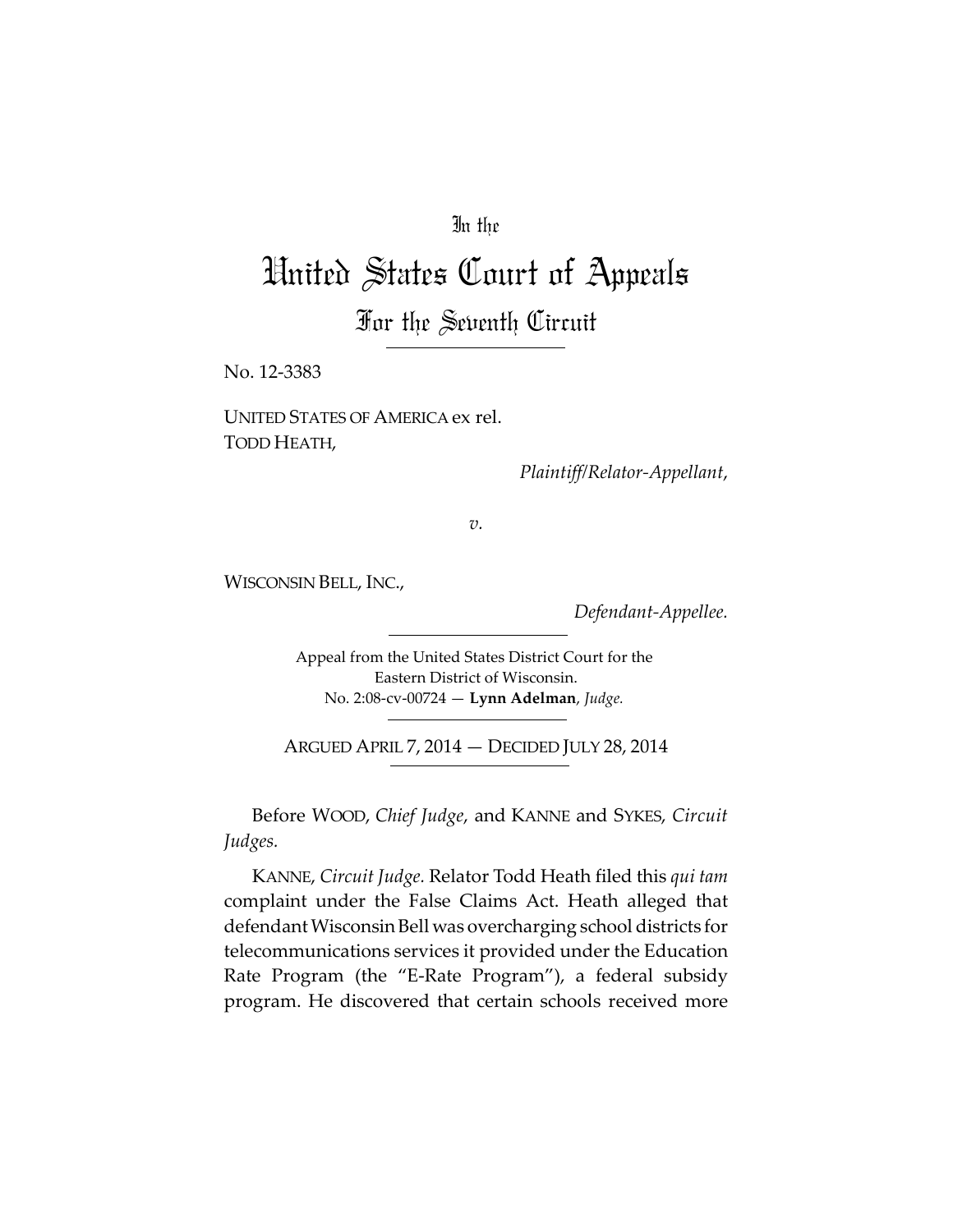favorable pricing than others, which allowed Wisconsin Bell to receive more federal subsidies than it was due. Heath also learned that Wisconsin Bell offered an even lower price to the Wisconsin Department of Administration ("DOA"), a price which ought to have been conferred to the school districts. The district court held that it did not have jurisdiction to hear the case, as the complaint was based upon publicly disclosed information in the form of the contract with the DOA; namely their website. We reverse and remand for further proceedings.

#### **I. BACKGROUND**

We first note that this case is still in the jurisdictional phase of this litigation and therefore, to the extent that these facts are disputed, we consider them in the light most favorable to Heath.

This case involves the Educational Rate Program, a federal subsidy program authorized by the Telecommunications Act of 1996. The Federal Communications Commission, the organization responsible for implementing the E-Rate Program, established the Universal Service Administrative Company ("USAC"), a private non-profit corporation, to administer the E-Rate Program. The USAC provides subsidies to eligible school districts for the cost of telecommunication services.

As a condition of participating, telecommunication providers have a statutory duty to charge "rates less than the amounts charged for similar services to other parties." 47 U.S.C. § 254(h)(1)(B). Furthermore, the obligation to offer schools the best pricing is set forth in the FCC regulations, which maintain that providers must offer schools the "lowest corresponding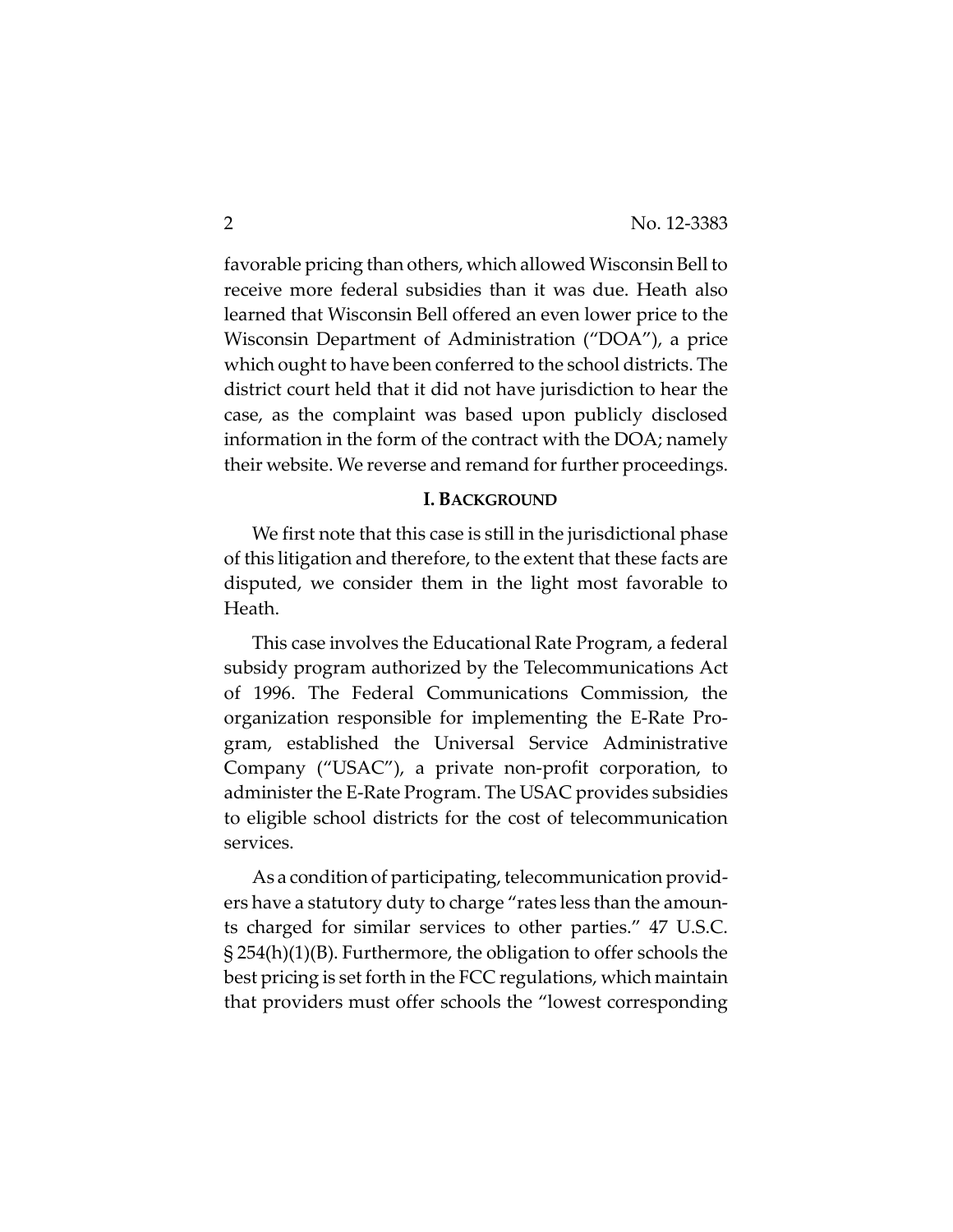price" ("LCP") for their services. The LCP is defined as the "lowest price that a service provider charges to non-residential customers who are similarly situated to a particular school, library, or library consortium for similar services." 47 C.F.R.  $\S 54.500(f)$ .

Since 1998, Heath has operated a business that audits telecommunications bills to identify improper charges. His company was retained by several Wisconsin school districts to perform these services. By 2006, Heath ascertained through extensive reviewofthe charges administered by Wisconsin Bell that certain schools paid much higher rates than others for the same telecommunications services. As a direct result, many Wisconsin school districts did not receive the benefit of the LCP and the federal government paid subsidies that were substantially greater than they should have been.

In 2007, upon further investigation, Heath discovered that the overcharges were more substantial than originally anticipated because Wisconsin Bell did not provide the school districts the benefit of certain favorable pricing offered to state departments, agencies, universities, and other users under a contract between Wisconsin Bell and the DOA titled the Voice Network Services Agreement ("VNS Agreement"). The VNS Agreement represented the rates the districts should have been charged as all of the school districts were "similarly situated" to other government agencies that received the prices charged to the DOA. *See* 47 C.F.R. § 54.500(f) (requiring that schools be charged at rates equal to or lower than those charged to "similarly situated" non-residential customers for "similar services").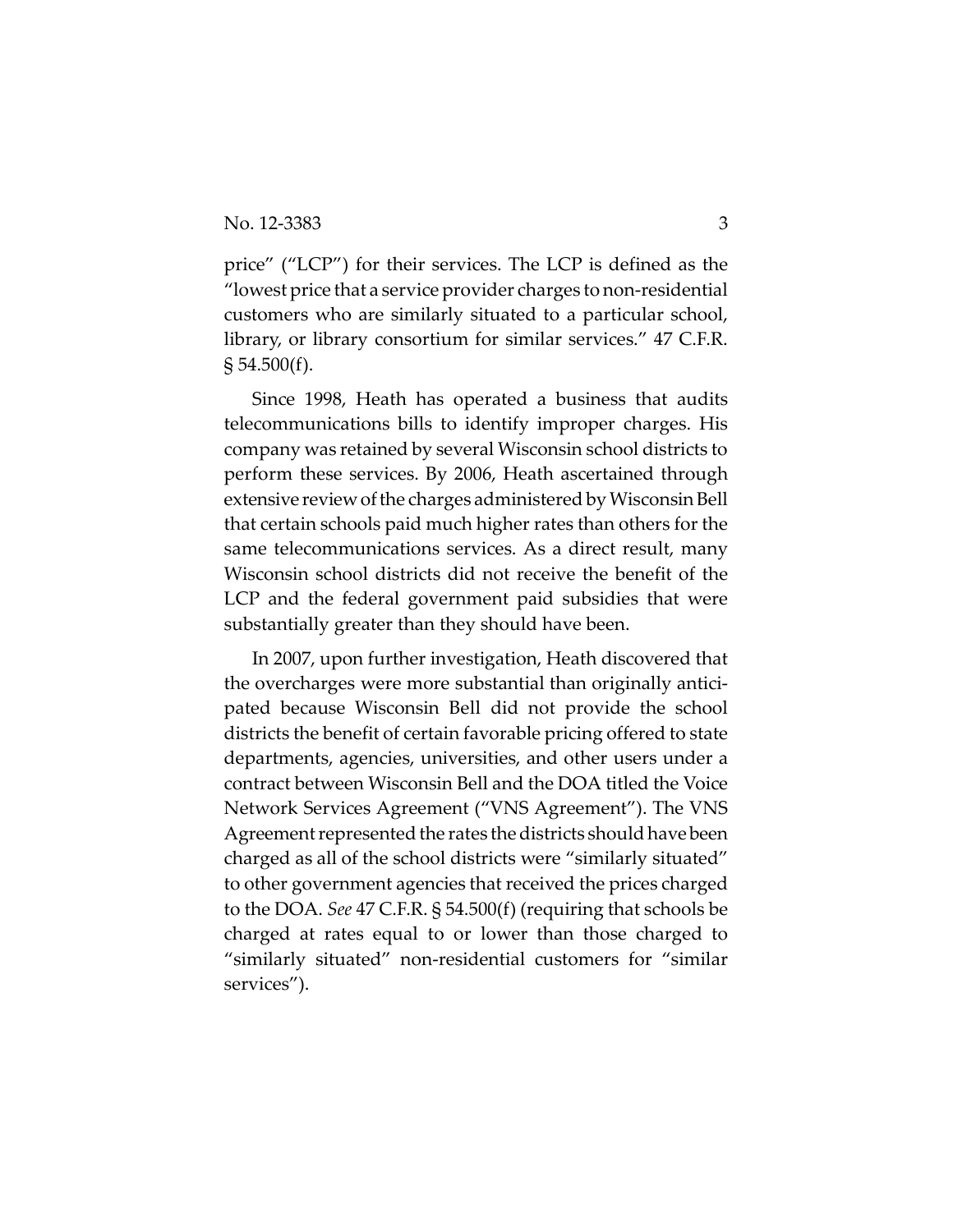Heath informed Wisconsin Bell of the discrepancy, but it nonetheless refused to provide the more favorable pricing. Soon thereafter, Heath discovered more informationregarding the DOA pricing on the DOA's website, including the VNS Agreement itself, and continued to press Wisconsin Bell for the better pricing. Wisconsin Bell granted the DOA pricing to a small number of schools, but denied it to others. Heath then sent an open records request to the DOA, but received no additional information beyond that which was available on the DOA website, i.e. the VNS Agreement.

Heath filed this *qui tam* lawsuit in 2008. He alleged that Wisconsin Bell fraudulently overcharged school districts, libraries and the United States for telecommunication services. The United States declined to intervene, following three years of investigating the claim.

The district court granted Wisconsin Bell's motion to dismiss for lack of subject matter jurisdiction. It held that the public disclosure bar applied, which prohibits courts from exercising jurisdiction over claims based on public disclosures. It also found that Heath was not saved by the original source exception, which permits an individual topursue a claim based on publicly disclosed information if he or she is the original source of the information. The court held that Heath's reliance on the DOA's website in obtaining the information was determinative and held the bar applicable.

#### **II. ANALYSIS**

The district court found that the public disclosure bar applied to Heath's *qui tam*case and it therefore lacked jurisdict-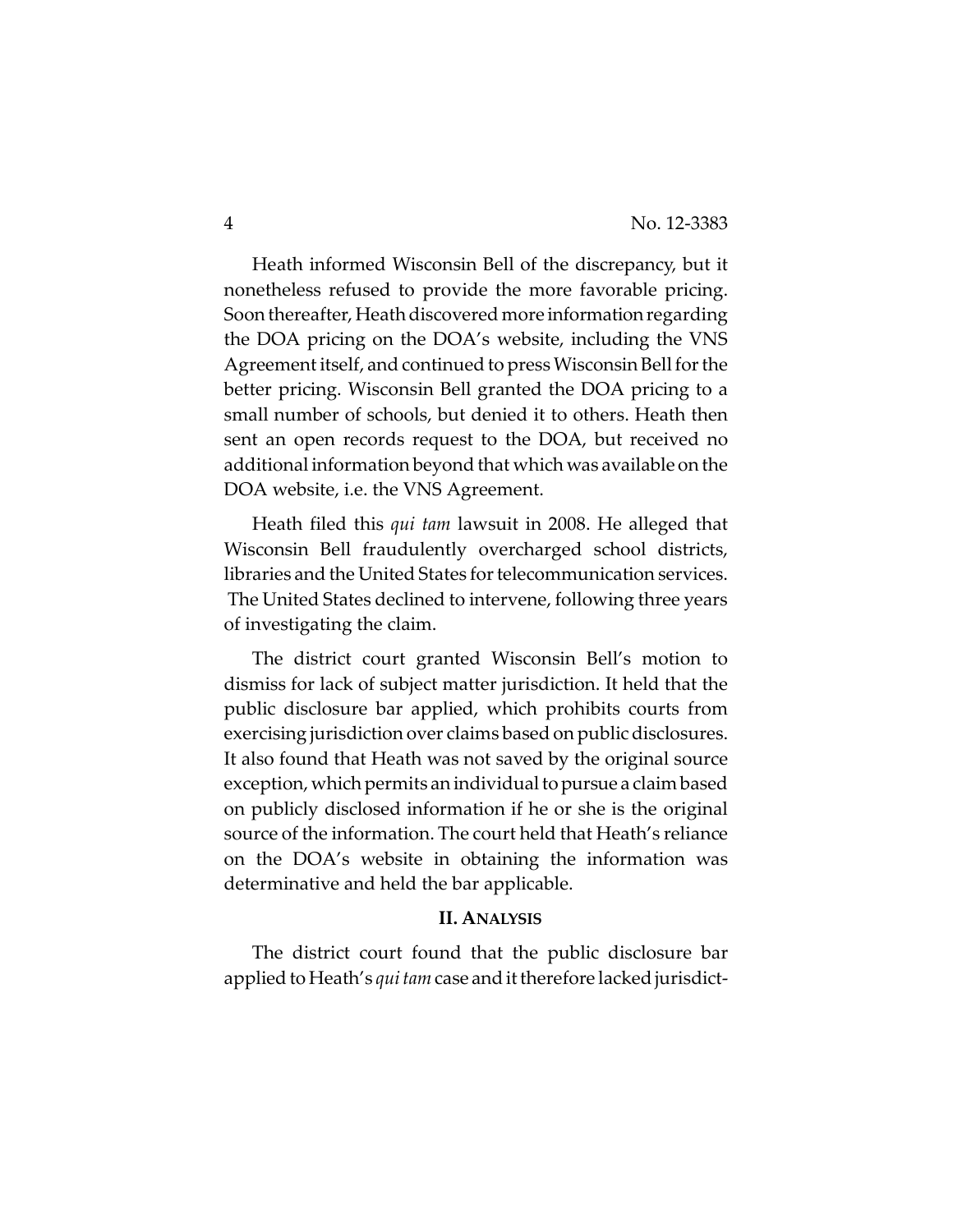### No. 12-3383 5

ion; a decision that we review *de novo*. *Apex Digital, Inc. v. Sears, Roebuck & Co.*, 572 F.3d 440, 443 (7th Cir. 2009).

The False Claims Act permits "both the Attorney General and private *qui tam* relators to recover from persons who make false or fraudulent claims for payment to the United States." *Graham Cnty. Soil and Water Conservation Dist. v. U.S. ex rel. Wilson*, 559 U.S. 280, 283 (2010). Yet it also seeks to prevent parasitic lawsuits by "opportunistic plaintiffs who have no significant information to contribute of their own[.]" *Id*. at 294. To this effect, Congress implemented the public disclosure bar, which precludes suits "based upon the public disclosure of allegations or transactions ... in a congressional, administrative, or Government Accounting Office report, hearing, audit, or investigation, or from the news media, unless the action is brought by the Attorney General or the person bringing the action is the original source of the information." Addendum 1, 31 U.S.C. § 3730(e)(4)(A) (effective Oct. 27, 1998 – Mar. 22,  $2010$ ).<sup>1</sup>

Determining whether to apply the public disclosure bar requires the court to complete a three-step inquiry. "First, it examines whether the relator's allegations have been 'publicly disclosed.' If so, it next asks whether the lawsuit is 'based upon' those publicly disclosed allegations. If it is, the court determines whether the relator is an 'original source' of the

 $1$  The Patient Protection and Affordable Care Act, Pub. L. 111-148, 124 Stat. 119 (2010), amended the public disclosure provision, but the amendment was not retroactive. *Graham Cnty.*, 559 U.S. at 283 n.1. Therefore, the version of the statute in place at the time Heath filed this suit applies. *Schindler Elevator Corp. v. U.S. ex rel. Kirk*, 131 S. Ct. 1885, 1889 n.1 (2011).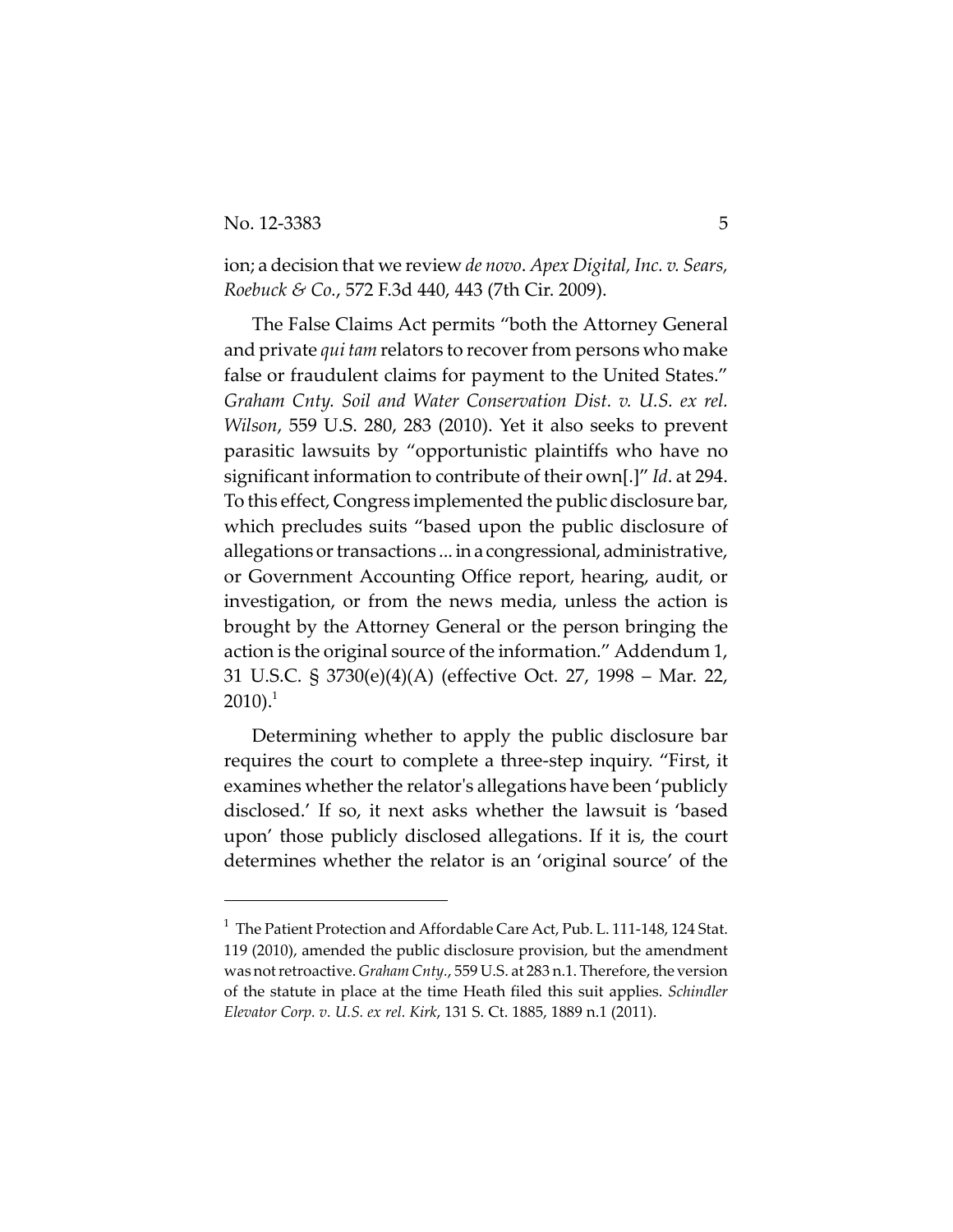information upon which his lawsuit is based." *Glaser v. Wound Care Consultants Inc.*, 570 F.3d 907, 913 (7th Cir. 2009) (citations omitted). As we do not believe that Heath's allegations were "based upon" a public disclosure, we need not address the first or third steps.

The district court found that the posting of the VNS Agreement on the DOA website and providing Heath with a copy constituted a public disclosure. The court found that this was sufficient to put the Federal Government on notice of a potential fraud. It then found that Heath's allegations were "based upon" the VNS Agreement because he relied upon the agreement to prove that Wisconsin Bell was not offering the lowest price. We disagree.

We have "previously interpreted the phrase 'based upon [a] public disclosure' to mean 'substantially similar to publicly disclosed allegations [or transactions].'" *Leveski v. ITT Educ. Servs., Inc.*, 719 F.3d 818, 828 (7th Cir. 2013) (citing *Glaser*, 570 F.3d at 920). And we have held that "based upon" does not mean "solely based upon," for a *"qui tam* action even partly based upon publicly disclosed allegations or transactions is nonetheless 'based upon' such allegations or transactions." *Glaser*, 570 F.3d at 920 (citing *United States ex rel. Precision Co. v. Koch Indus., Inc.*, 971 F.2d 548, 552 (10th Cir. 1992)). In *Glaser*, we found that the relator's claims derived from a previously published report to which she added extra details. This did not pass the public disclosure bar, however, because the relator's complaint merely added specificity (and maybe a few additional instances) to the allegations already detailed in the public investigation. *Id*. at 920–21. Such is not the case here. Heath's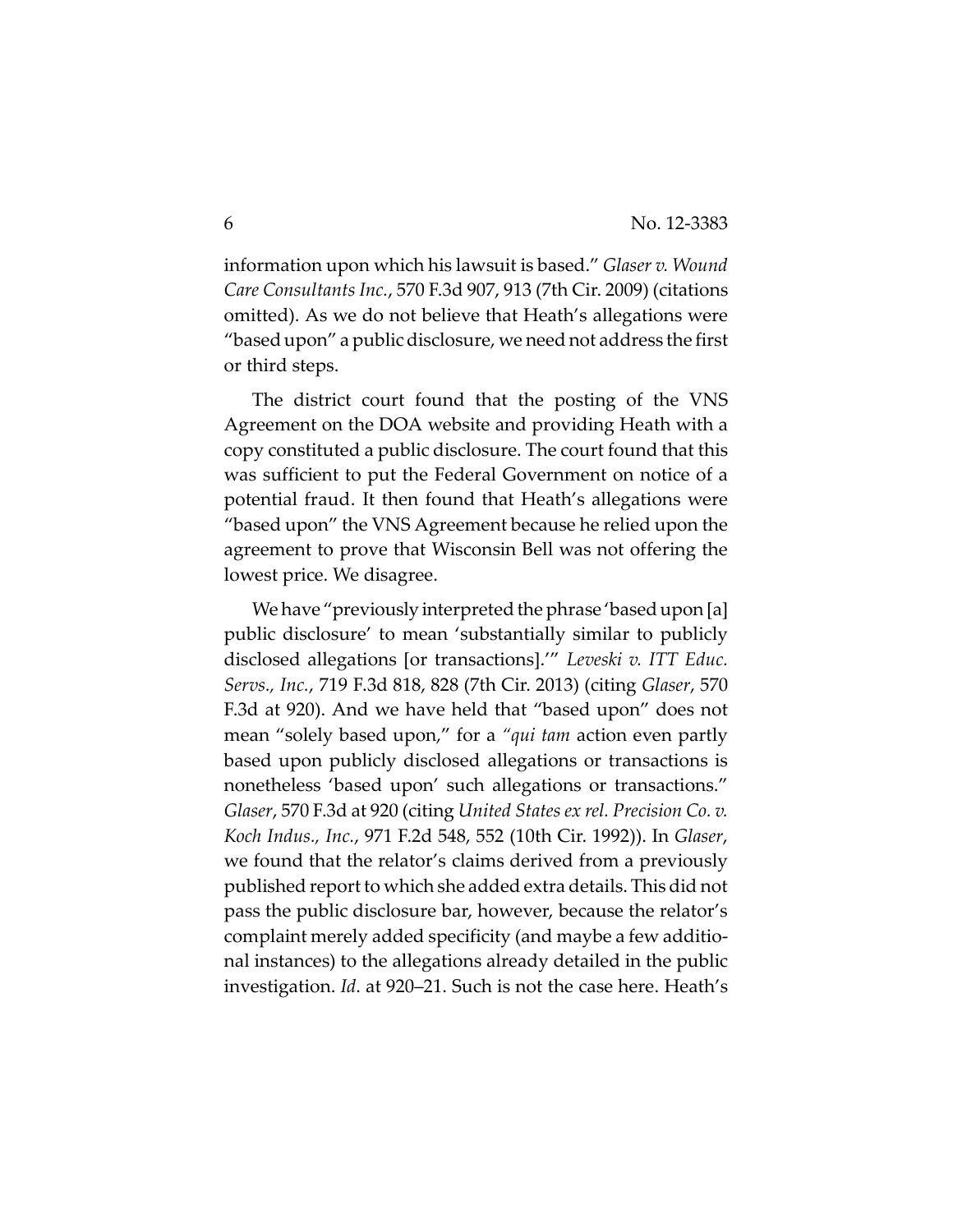allegations, though they may rely in part on the VNS Agreement, required independent investigation and analysis to reveal any fraudulent behavior.

Wisconsin Bell urges us to consider, as the district court did, that the posting of the contract on the DOA website alone suffices to trigger the public disclosure bar. But the VNS Agreement, whether publicly disclosed or not (a fact that we need not address here), is evidence of only one transaction that had to be supplemented with knowledge of other pricing—in this case Heath's insight regarding the pricing received by the school districts—to establish fraud. No one could view the agreement in a vacuum and realize that Wisconsin Bell was overcharging school districts. While the VNS Agreement may provide a measure for the LCP—or in this case damages—it certainly cannot, *per se*, establish fraudulent behavior. *See U.S. ex rel. Goldberg v. Rush Univ. Med. Ctr.*, 680 F.3d 933, 935–36 (7th Cir. 2012) (public disclosure bar did not apply when relator was able to piece together specific information despite the presence of a corresponding government report).

Moreover, we have cautioned against the use of the public disclosure bar at a "high level of generality." *Id*.; *see also Leveski*, 719 F.3d at 832; *Glaser*, 570 F.3d at 936. Heath was contracted to audit various school districts' telecommunication services and found irregularities in the prices charged—some schools were charged much higher rates than others, i.e. the LCP was not being administered properly. Upon further investigation, Heath discovered the VNS Agreement. Wisconsin Bell suggests that the sole piece of information that Heath relied upon for his allegations was the agreement, which proved that Wisconsin Bell was not offering the LCP. Yet this ignores Heath's allegati